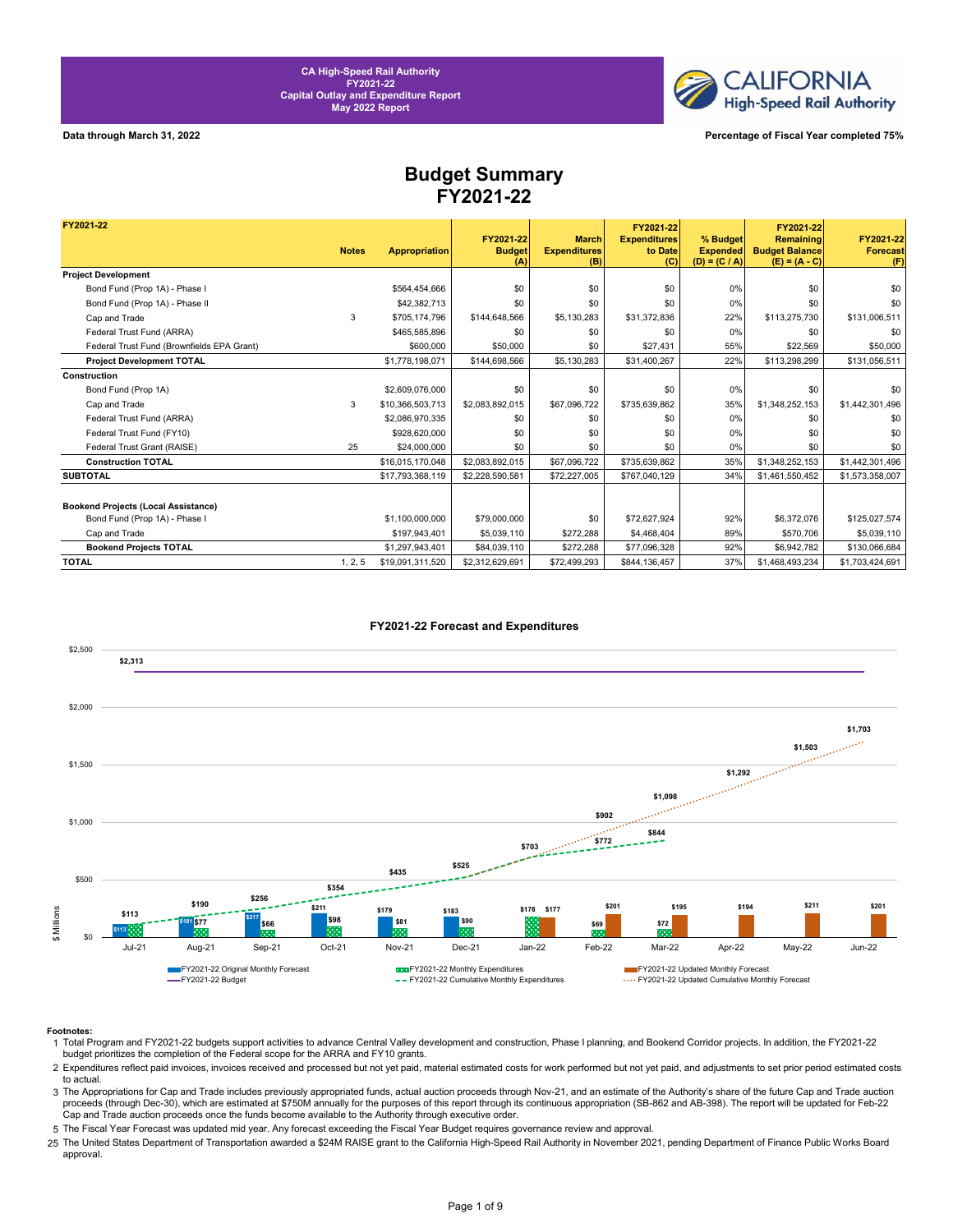**CALIFORNIA High-Speed Rail Authority** 

**Data through March 31, 2022 Percentage of Fiscal Year completed 75%**

### **Expenditure Authorization Summary Program to Date**

| <b>Program to Date</b>                     |              |                  | <b>Total</b>                               |                                     | <b>Total</b>                   |                             | <b>Total Remaining</b>                     | <b>Total</b>                         |
|--------------------------------------------|--------------|------------------|--------------------------------------------|-------------------------------------|--------------------------------|-----------------------------|--------------------------------------------|--------------------------------------|
|                                            | <b>Notes</b> | Appropriation    | <b>Expenditure</b><br><b>Authorization</b> | <b>March</b><br><b>Expenditures</b> | <b>Expenditures</b><br>to Date | % Budget<br><b>Expended</b> | <b>Expenditure</b><br><b>Authorization</b> | <b>Authorized</b><br><b>Forecast</b> |
|                                            |              |                  | (A)                                        | (B)                                 | (C)                            | $(D) = (C / A)$             | $(E) = (A - C)$                            | (F)                                  |
| <b>Project Development</b>                 |              |                  |                                            |                                     |                                |                             |                                            |                                      |
| Bond Fund (Prop 1A) - Phase I              |              | \$564.454.666    | \$564,454,666                              | \$0                                 | \$564.454.666                  | 100%                        | \$0                                        | \$564,454,666                        |
| Bond Fund (Prop 1A) - Phase II             |              | \$42,382,713     | \$42,382,713                               | \$0                                 | \$42,382,713                   | 100%                        | \$0                                        | \$42,382,713                         |
| Cap and Trade                              | 3            | \$705.174.796    | \$705,182,634                              | \$5,130,283                         | \$261,813,831                  | 37%                         | \$443,368,803                              | \$705,182,634                        |
| Federal Trust Fund (ARRA)                  |              | \$465,585,896    | \$465,578,058                              | \$0                                 | \$465,578,058                  | 100%                        | \$0                                        | \$465,578,058                        |
| Federal Trust Fund (Brownfields EPA Grant) |              | \$600,000        | \$600,000                                  | \$0                                 | \$376,068                      | 63%                         | \$223,932                                  | \$600,000                            |
| <b>Project Development TOTAL</b>           |              | \$1,778,198,071  | \$1,778,198,071                            | \$5,130,283                         | \$1,334,605,336                | 75%                         | \$443,592,735                              | \$1,778,198,071                      |
| Construction                               |              |                  |                                            |                                     |                                |                             |                                            |                                      |
| Bond Fund (Prop 1A)                        |              | \$2,609,076,000  | \$2,609,076,000                            | \$0                                 | \$2,609,076,000                | 100%                        | \$0                                        | \$2,609,076,000                      |
| Cap and Trade                              | 3            | \$10,366,503,713 | \$9,218,346,450                            | \$67,096,722                        | \$2,480,503,933                | 27%                         | \$6,737,842,517                            | \$9,218,346,450                      |
| Federal Trust Fund (ARRA)                  |              | \$2,086,970,335  | \$2,080,491,194                            | \$0                                 | \$2,080,491,194                | 100%                        | \$0                                        | \$2,080,491,194                      |
| Federal Trust Fund (FY10)                  |              | \$928,620,000    | \$928,620,000                              | \$0                                 | \$0                            | 0%                          | \$928,620,000                              | \$928,620,000                        |
| Federal Trust Grant (RAISE)                | 25           | \$24,000,000     | \$24,000,000                               | \$0                                 | \$0                            | 0%                          | \$24,000,000                               | \$24,000,000                         |
| <b>Construction TOTAL</b>                  |              | \$16,015,170,048 | \$14,860,533,644                           | \$67,096,722                        | \$7,170,071,127                | 48%                         | \$7,690,462,517                            | \$14,860,533,644                     |
| <b>SUBTOTAL</b>                            |              | \$17,793,368,119 | \$16,638,731,715                           | \$72,227,005                        | \$8,504,676,463                | 51%                         | \$8,134,055,252                            | \$16,638,731,715                     |
|                                            |              |                  |                                            |                                     |                                |                             |                                            |                                      |
| <b>Bookend Projects (Local Assistance)</b> |              |                  |                                            |                                     |                                |                             |                                            |                                      |
| Bond Fund (Prop 1A) - Phase I              |              | \$1,100,000,000  | \$1,100,000,000                            | \$0                                 | \$338,805,711                  | 31%                         | \$761,194,289                              | \$1,100,000,000                      |
| Cap and Trade                              |              | \$197,943,401    | \$197,943,401                              | \$272,288                           | \$197,370,999                  | 100%                        | \$572,402                                  | \$197,943,401                        |
| <b>Bookend Projects TOTAL</b>              |              | \$1,297,943,401  | \$1,297,943,401                            | \$272,288                           | \$536,176,710                  | 41%                         | \$761,766,691                              | \$1,297,943,401                      |
| <b>TOTAL</b>                               | 1, 2         | \$19,091,311,520 | \$17,936,675,116                           | \$72,499,293                        | \$9,040,853,173                | 50%                         | \$8,895,821,943                            | \$17,936,675,116                     |



### **Total Program Expenditures to Date**

3 The Appropriations for Cap and Trade includes previously appropriated funds, actual auction proceeds through Nov-21, and an estimate of the Authority's share of the future Cap and Trade auction proceeds (through Dec-30), which are estimated at \$750M annually for the purposes of this report through its continuous appropriation (SB-862 and AB-398). The report will be updated for Feb-22 Cap and Trade auction proceeds once the funds become available to the Authority through executive order.

25 The United States Department of Transportation awarded a \$24M RAISE grant to the California High-Speed Rail Authority in November 2021, pending Department of Finance Public Works Board

Footnotes:<br>1 Total Program and FY2021-22 budgets support activities to advance Central Valley development and construction, Phase I planning, and Bookend Corridor projects. In addition, the FY2021-22<br>budget prioritizes the

<sup>2</sup> Expenditures reflect paid invoices, invoices received and processed but not yet paid, material estimated costs for work performed but not yet paid, and adjustments to set prior period estimated costs to actual.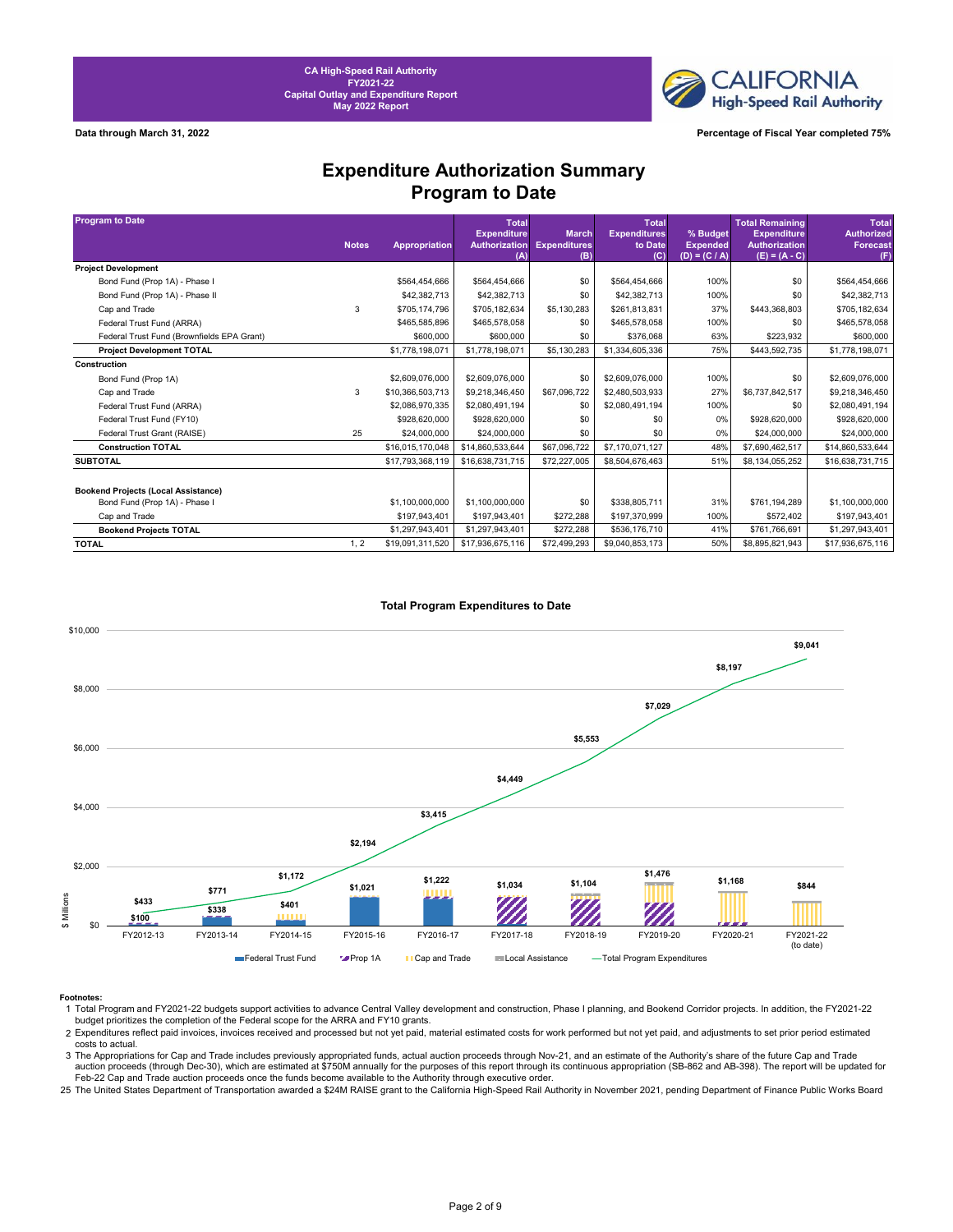

## **Project Development - State and Federal Funds FY2021-22**

| FY2021-22                                 |              |               |                     | FY2021-22           |                 | FY2021-22             |                 |
|-------------------------------------------|--------------|---------------|---------------------|---------------------|-----------------|-----------------------|-----------------|
|                                           |              | FY2021-22     | <b>March</b>        | <b>Expenditures</b> | % Budget        | <b>Remaining</b>      | FY2021-22       |
|                                           | <b>Notes</b> | <b>Budget</b> | <b>Expenditures</b> | to Date             | <b>Expended</b> | <b>Budget Balance</b> | <b>Forecast</b> |
|                                           |              | (A)           | (B)                 | (C)                 | $(D) = (C / A)$ | $(E) = (A - C)$       |                 |
| San Francisco - San Jose                  |              | \$7,867,405   | \$102,500           | \$1,332,491         | 17%             | \$6,534,914           | \$7,867,405     |
| San Jose - Merced                         |              | \$9,752,779   | \$147,500           | \$1,776,874         | 18%             | \$7,975,905           | \$9,752,779     |
| Bakersfield - Palmdale                    | 19           | \$848,295     | (\$11,234)          | \$837,061           | 98%             | \$11,234              | \$848,295       |
| Locally Generated Alternative (LGA)       |              | \$676,861     | \$0                 | \$20,000            | 3%              | \$656,861             | \$676,861       |
| Palmdale - Burbank                        | 4, 19        | \$6,515,155   | \$388,474           | \$2,787,100         | 43%             | \$3,728,055           | \$6,352,076     |
| Burbank - Los Angeles                     |              | \$6,135,014   | \$338,286           | \$2,090,581         | 34%             | \$4,044,433           | \$6,023,111     |
| Los Angeles - Anaheim                     |              | \$5,780,828   | $($ \$65,899)       | \$1,983,158         | 34%             | \$3,797,670           | \$5,780,828     |
| Central Valley Wye                        |              | \$59,087      | \$0                 | \$48,290            | 82%             | \$10,797              | \$59,087        |
| Resource Agency                           |              | \$60,457,509  | \$604,418           | \$5,656,556         | 9%              | \$54,800,953          | \$60,508,685    |
| Legal                                     |              | \$11,029,307  | \$824,308           | \$1,987,551         | 18%             | \$9,041,756           | \$11,029,307    |
| <b>SCI/SAP</b>                            |              | \$705,852     | \$0                 | \$0                 | 0%              | \$705,852             | \$929,658       |
| NorCal Interconnections                   |              | \$1,065,000   | \$0                 | \$3,978             | 0%              | \$1,061,022           | \$1,065,000     |
| Rail Delivery Partner                     |              | \$25,907,834  | \$2,801,930         | \$12,876,627        | 50%             | \$13,031,207          | \$20,163,419    |
| Project Management Oversight Continuation |              | \$7,897,640   | \$0                 | \$0                 | $0\%$           | \$7,897,640           | \$0             |
| <b>TOTAL</b>                              | 1, 2, 5      | \$144,698,566 | \$5,130,283         | \$31,400,267        | 22%             | \$113,298,299         | \$131,056,511   |

### **Footnotes:**

1 Total Program and FY2021-22 budgets support activities to advance Central Valley development and construction, Phase I planning, and Bookend Corridor projects. In addition, the FY2021-22 budget prioritizes the completion of the Federal scope for the ARRA and FY10 grants.

2 Expenditures reflect paid invoices, invoices received and processed but not yet paid, material estimated costs for work performed but not yet paid, and adjustments to set prior period estimated costs to actual.

4 This line reflects budget changes for the current reporting period that received internal governance approval. This is a net-zero impact to the Fiscal Year and Program budget.

5 The Fiscal Year Forecast was updated mid year. Any forecast exceeding the Fiscal Year Budget requires governance review and approval. 9 Budget for this line is expected to increase once contract amendments are reviewed and approved.

19 Current month negative expenditures are the result of actual costs submitted being less than a prior period accrual.

## **Project Development - State and Federal Funds Program to Date**

| <b>Program to Date</b>                       |              | <b>Total</b>         |                     | <b>Total</b>        |                 | <b>Total Remaining</b> | <b>Total</b>      |
|----------------------------------------------|--------------|----------------------|---------------------|---------------------|-----------------|------------------------|-------------------|
|                                              |              | <b>Expenditure</b>   | <b>March</b>        | <b>Expenditures</b> | % Budget        | <b>Expenditure</b>     | <b>Authorized</b> |
|                                              | <b>Notes</b> | <b>Authorization</b> | <b>Expenditures</b> | to Date<br>(C)      | <b>Expended</b> | <b>Authorization</b>   | Forecast          |
| Phase I                                      |              | (A)                  | (B)                 |                     | $(D) = (C / A)$ | $(E) = (A - C)$        | (F)               |
| San Francisco - San Jose                     |              | \$52,991,841         | \$102,500           | \$43,428,418        | 81%             | \$9,563,423            | \$52,991,841      |
| San Jose - Merced                            |              | \$110,953,473        | \$147,500           | \$102,318,815       | 92%             | \$8,634,658            | \$110,953,473     |
| Merced - Fresno                              |              | \$63,571,884         | \$0                 | \$63,571,884        | 100%            | \$0                    | \$63,571,884      |
| Fresno - Bakersfield                         |              | \$151,326,513        | \$0                 | \$151,326,513       | 100%            | \$0                    | \$151,326,513     |
| Bakersfield - Palmdale                       | 19           | \$61,230,018         | (\$11,234)          | \$57,812,195        | 94%             | \$3,417,823            | \$61,230,018      |
| Locally Generated Alternative (LGA)          |              | \$18,544,851         | \$0                 | \$17,887,990        | 96%             | \$656,861              | \$18,544,851      |
| Palmdale - Burbank                           | 4            | \$142,084,537        | \$388,474           | \$133,822,093       | 94%             | \$8,262,444            | \$142,084,537     |
| Burbank - Los Angeles                        | 4            | \$36,251,918         | \$338,286           | \$32,151,311        | 88%             | \$4,100,607            | \$36,251,918      |
| Los Angeles - Anaheim                        | 19           | \$83,983,860         | (\$65,899)          | \$70,546,777        | 84%             | \$13,437,083           | \$83,983,860      |
| Central Valley Wye                           |              | \$58,222,647         | \$0                 | \$58,211,850        | 99%             | \$10,797               | \$58,222,647      |
| Resource Agency                              |              | \$385,976,288        | \$604,418           | \$201,370,226       | 52%             | \$184,606,062          | \$385,976,288     |
| Legal                                        |              | \$58,747,743         | \$824,308           | \$39,771,126        | 67%             | \$18,976,617           | \$58,747,743      |
| <b>SCI/SAP</b>                               |              | \$29,078,271         | \$0                 | \$13,382,216        | 46%             | \$15,696,055           | \$29,078,271      |
| Merced Extension - Design Advancement        |              | \$63,045,387         | \$0                 | \$0                 | 0%              | \$63,045,387           | \$63,045,387      |
| Bakersfield Extension - Design Advancement   |              | \$56,309,217         | \$0                 | \$0                 | 0%              | \$56,309,217           | \$56,309,217      |
| Central Valley Stations - Design Advancement |              | \$35,351,378         | \$0                 | \$0                 | 0%              | \$35,351,378           | \$35,351,378      |
| <b>SWCAP</b>                                 |              | \$677,872            | \$0                 | \$677,872           | 100%            | \$0                    | \$677,872         |
| NorCal Interconnections                      |              | \$1,959,000          | \$0                 | \$7,477             | 0%              | \$1,951,523            | \$1,959,000       |
| Early Train Operator                         |              | \$1,571,691          | \$0                 | \$1,571,691         | 100%            | \$0                    | \$1,571,691       |
| Rail Delivery Partner                        |              | \$318,458,709        | \$2,801,930         | \$304,364,169       | 95%             | \$14,094,540           | \$318,458,709     |
| Project Management Oversight Continuation    |              | \$5,478,260          | \$0                 | \$0                 | 0%              | \$5,478,260            | \$5,478,260       |
| Phase I TOTAL                                |              | \$1,735,815,358      | \$5,130,283         | \$1,292,222,623     | 74%             | \$443,592,735          | \$1,735,815,358   |
| Phase II                                     |              |                      |                     |                     |                 |                        |                   |
| Sacramento - Merced                          |              | \$5,968,898          | \$0                 | \$5,968,898         | 100%            | \$0                    | \$5,968,898       |
| <b>Altamont Pass</b>                         |              | \$26,392,193         | \$0                 | \$26,392,193        | 100%            | \$0                    | \$26,392,193      |
| Los Angeles - San Diego                      |              | \$10,020,755         | \$0                 | \$10,020,755        | 100%            | \$0                    | \$10,020,755      |
| Rail Delivery Partner - Phase II             |              | \$867                | \$0                 | \$867               | 100%            | \$0                    | \$867             |
| Phase II TOTAL                               |              | \$42,382,713         | \$0                 | \$42,382,713        | 100%            | \$0                    | \$42,382,713      |
| <b>TOTAL</b>                                 | 1, 2         | \$1,778,198,071      | \$5,130,283         | \$1,334,605,336     | 75%             | \$443,592,735          | \$1,778,198,071   |

**Footnotes:**<br>1 Total Program and FY2021-22 budgets support activities to advance Central Valley development and construction, Phase I planning, and Bookend Corridor projects. In addition, the FY2021-22 budget prioritizes the completion of the Federal scope for the ARRA and FY10 grants.

2 Expenditures reflect paid invoices, invoices received and processed but not yet paid, material estimated costs for work performed but not yet paid, and adjustments to set prior period estimated costs to actual.

4 This line reflects budget changes for the current reporting period that received internal governance approval. This is a net-zero impact to the Fiscal Year and Program budget.

19 Current month negative expenditures are the result of actual costs submitted being less than a prior period accrual.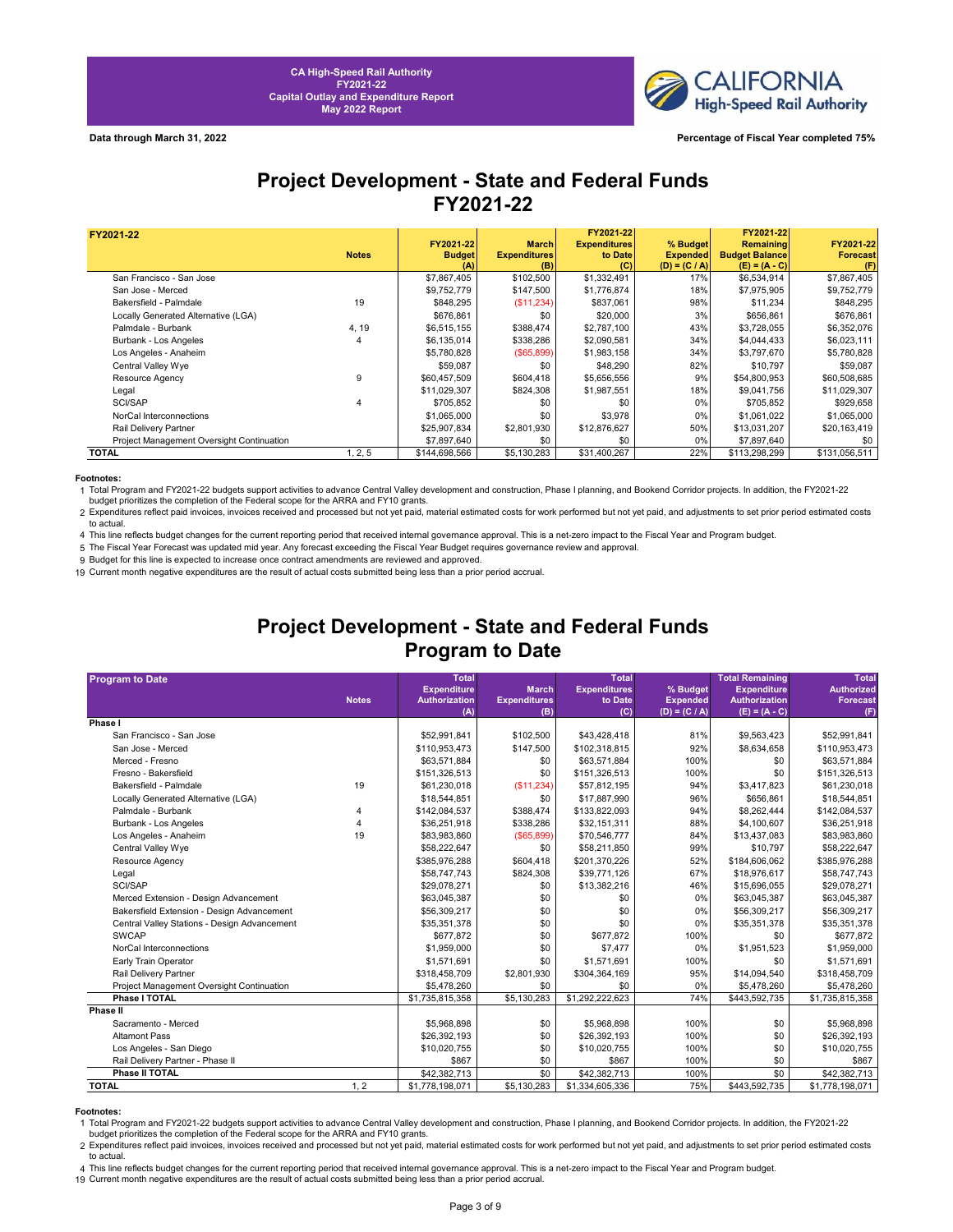

**Data through March 31, 2022 Percentage of Fiscal Year completed 75%**

## **Construction - State and Federal Funds FY2021-22**

| FY2021-22                                 |              |                 |                     | FY2021-22           |                 | FY2021-22             |                 |
|-------------------------------------------|--------------|-----------------|---------------------|---------------------|-----------------|-----------------------|-----------------|
|                                           |              | FY2021-22       | <b>March</b>        | <b>Expenditures</b> | % Budget        | <b>Remaining</b>      | FY2021-22       |
|                                           | <b>Notes</b> | <b>Budget</b>   | <b>Expenditures</b> | to Date             | <b>Expended</b> | <b>Budget Balance</b> | <b>Forecast</b> |
|                                           |              |                 | (B)                 | (C)                 | $(D) = (C / A)$ | $(E) = (A - C)$       | (F)             |
| Design-Build Contract Work                | 4, 10        | \$1,108,632,897 | \$49,513,206        | \$485,534,609       | 44%             | \$623,098,288         | \$588,161,092   |
| SR 99                                     |              | \$8,871,528     | \$50,151            | \$690,108           | 8%              | \$8,181,420           | \$12,203,092    |
| <b>Project Construction Management</b>    | 4, 9         | \$89,830,529    | \$7,540,767         | \$68,866,839        | 77%             | \$20,963,690          | \$86,764,426    |
| Real Property Acquisition                 |              | \$273,961,607   | \$1,431,952         | \$74,968,607        | 27%             | \$198,993,000         | \$242,514,621   |
| Environmental Mitigation                  |              | \$30,930,311    | \$21,000            | \$2,381,395         | 8%              | \$28,548,916          | \$21,791,973    |
| Hazardous Waste Provisional Sum           |              | \$22,678,238    | \$0                 | \$0                 | 0%              | \$22,678,238          | \$14,454,119    |
| Resource Agency                           |              | \$33,744,838    | \$912,543           | \$11,796,049        | 35%             | \$21,948,789          | \$20,164,199    |
| Third Party Contract Work                 |              | \$104,259,106   | \$2,727,928         | \$24,751,994        | 24%             | \$79,507,112          | \$63,651,846    |
| Estimated-At-Completion Contingency       | 10           | \$87,092,912    | \$0                 | \$0                 | 0%              | \$87,092,912          | \$154,323,713   |
| <b>Project Contingency</b>                | 10           | \$150,376,451   | \$0                 | \$0                 | 0%              | \$150,376,451         | \$122,289,435   |
| <b>Stations</b>                           |              | \$700,000       | \$0                 | \$0                 | 0%              | \$700,000             | \$700,000       |
| Rail Delivery Partner                     |              | \$89,587,018    | \$4,459,918         | \$60,798,755        | 68%             | \$28,788,263          | \$85,953,835    |
| Project Management Oversight Continuation |              | \$51,123,202    | \$162,819           | \$162,819           | 0%              | \$50,960,383          | \$0             |
| Early Train Operator                      |              | \$14,774,234    | \$170,000           | \$3,952,188         | 27%             | \$10,822,046          | \$12,000,000    |
| Legal                                     |              | \$16,379,145    | \$106,438           | \$1,386,499         | 8%              | \$14,992,646          | \$16,379,145    |
| <b>Pre-Construction Activities</b>        |              | \$950,000       | \$0                 | \$350,000           | 37%             | \$600,000             | \$950,000       |
| TOTAL                                     | 1, 2, 5      | \$2,083,892,015 | \$67,096,722        | \$735,639,862       | 35%             | \$1,348,252,153       | \$1,442,301,496 |

**Footnotes:**<br>1 Total Program and FY2021-22 budgets support activities to advance Central Valley development and construction, Phase I planning, and Bookend Corridor projects. In addition, the FY2021-22<br>budget prioritizes t

2 Expenditures reflect paid invoices, invoices received and processed but not yet paid, material estimated costs for work performed but not yet paid, and adjustments to set prior period estimated costs to actual.

4 This line reflects budget changes for the current reporting period that received internal governance approval. This is a net-zero impact to the Fiscal Year and Program budget.

5 The Fiscal Year Forecast was updated mid year. Any forecast exceeding the Fiscal Year Budget requires governance review and approval.

7 Pre-construction activities for those sections where the environmental process is completed. Examples include preliminary engineering, right-of-way mapping, and design advancement.

9 Budget for this line is expected to increase once contract amendments are reviewed and approved.

10 Design-Build Contract Work, Project Contingency, and Hazardous Waste Provisional Sum budgets are adjusted monthly to reflect executed change orders as identified in the Finance & Audit Central<br>Valley Status Report. Thes

### **Construction - State and Federal Funds Program to Date**

| <b>Program to Date</b>                    |                | <b>Total</b>         |                     | <b>Total</b>        |                 | <b>Total Remaining</b> | <b>Total</b>      |
|-------------------------------------------|----------------|----------------------|---------------------|---------------------|-----------------|------------------------|-------------------|
|                                           |                | <b>Expenditure</b>   | <b>March</b>        | <b>Expenditures</b> | % Budget        | <b>Expenditure</b>     | <b>Authorized</b> |
|                                           | <b>Notes</b>   | <b>Authorization</b> | <b>Expenditures</b> | to Date             | <b>Expended</b> | <b>Authorization</b>   | <b>Forecast</b>   |
|                                           |                | (A)                  | (B)                 | (C)                 | $(D) = (C / A)$ | $(E) = (A - C)$        | (F)               |
| Design-Build Contract Work                | 4, 10          | \$6,539,619,755      | \$49,513,206        | \$3,855,532,519     | 59%             | \$2,684,087,236        | \$6,539,619,755   |
| SR 99                                     |                | \$296,093,843        | \$50,151            | \$281,856,014       | 95%             | \$14,237,829           | \$296,093,843     |
| <b>SR 46</b>                              |                | \$75,643,560         | \$0                 | \$0                 | 0%              | \$75,643,560           | \$75,643,560      |
| <b>Project Construction Management</b>    |                | \$622,728,760        | \$7,540,767         | \$368,829,061       | 59%             | \$253,899,699          | \$622,728,760     |
| Real Property Acquisition                 |                | \$1,717,664,498      | \$1,431,952         | \$1,423,499,130     | 83%             | \$294,165,368          | \$1,717,664,498   |
| <b>Environmental Mitigation</b>           |                | \$206,480,092        | \$21,000            | \$113,305,826       | 55%             | \$93,174,266           | \$206,480,092     |
| Hazardous Waste Provisional Sum           |                | \$35,462,001         | \$0                 | \$0                 | 0%              | \$35,462,001           | \$35,462,001      |
| <b>Resource Agency</b>                    | Δ              | \$125,899,546        | \$912,543           | \$46,057,979        | 37%             | \$79,841,567           | \$125,899,546     |
| Third Party Contract Work                 |                | \$564,452,790        | \$2,727,928         | \$250,925,507       | 44%             | \$313,527,283          | \$564,452,790     |
| Estimated-At-Completion Contingency       | 4.10           | \$820,923,472        | \$0                 | \$0                 | 0%              | \$820,923,472          | \$820,923,472     |
| <b>Project Contingency</b>                | 10             | \$648,132,353        | \$0                 | \$0                 | 0%              | \$648,132,353          | \$648,132,353     |
| <b>Stations</b>                           |                | \$13,635,460         | \$0                 | \$0                 | 0%              | \$13,635,460           | \$13,635,460      |
| Communication and Signaling               |                | \$344,414,298        | \$0                 | \$0                 | 0%              | \$344,414,298          | \$344,414,298     |
| <b>Electric Traction</b>                  |                | \$429,807,474        | \$0                 | \$0                 | 0%              | \$429,807,474          | \$429,807,474     |
| Merced - Fresno (Preliminary ROW)         |                | \$8,795,493          | \$0                 | \$8,795,493         | 100%            | \$0                    | \$8,795,493       |
| Fresno - Bakersfield (Preliminary ROW)    |                | \$16,042,973         | \$0                 | \$16,042,973        | 100%            | \$0                    | \$16,042,973      |
| Bakersfield - Palmdale (Preliminary ROW)  |                | \$6,131,312          | \$0                 | \$6,131,312         | 100%            | \$0                    | \$6,131,312       |
| Rail Delivery Partner                     | 27             | \$765,739,287        | \$4,459,918         | \$680,839,125       | 89%             | \$84,900,162           | \$765,739,287     |
| Project Management Oversight Continuation | 27             | \$540,960,572        | \$162,819           | \$162,819           | 0%              | \$540,797,753          | \$540,960,572     |
| Early Train Operator                      |                | \$96,746,309         | \$170,000           | \$27,419,423        | 28%             | \$69,326,886           | \$96,746,309      |
| Legal                                     |                | \$97,774,323         | \$106,438           | \$36,467,554        | 37%             | \$61,306,769           | \$97,774,323      |
| <b>Support Facilities</b>                 |                | \$66,019,700         | \$0                 | \$0                 | 0%              | \$66,019,700           | \$66,019,700      |
| <b>Testing and Certification</b>          |                | \$174,341,486        | \$0                 | \$0                 | 0%              | \$174,341,486          | \$174,341,486     |
| <b>Project Reserve</b>                    |                | \$46,267,108         | \$0                 | \$0                 | 0%              | \$46,267,108           | \$46,267,108      |
| Interim Use                               |                | \$161,879,645        | \$0                 | \$53,856,392        | 33%             | \$108,023,253          | \$161,879,645     |
| <b>Unallocated Contingency</b>            |                | \$419,730,867        | \$0                 | \$0                 | 0%              | \$419,730,867          | \$419,730,867     |
| <b>Pre-Construction Activities</b>        | $\overline{7}$ | \$19,146,668         | \$0                 | \$350,000           | 2%              | \$18,796,668           | \$19,146,668      |
| <b>TOTAL</b>                              | 1, 2           | \$14,860,533,644     | \$67,096,722        | \$7,170,071,127     | 48%             | \$7,690,462,517        | \$14,860,533,644  |

**Footnotes:**<br>19 Total Program and FY2021-22 budgets support activities to advance Central Valley development and construction, Phase I planning, and Bookend Corridor projects. In addition, the FY2021-22 budget prioritizes the completion of the Federal scope for the ARRA and FY10 grants.

2 Expenditures reflect paid invoices, invoices received and processed but not yet paid, material estimated costs for work performed but not yet paid, and adjustments to set prior period estimated costs to actual.

4 This line reflects budget changes for the current reporting period that received internal governance approval. This is a net-zero impact to the Fiscal Year and Program budget.

7 Pre-construction activities for those sections where the environmental process is completed. Examples include preliminary engineering, right-of-way mapping, and design advancement.

10 Design-Build Contract Work, Project Contingency, and Hazardous Waste Provisional Sum budgets are adjusted monthly to reflect executed change orders as identified in the Finance & Audit Central Valley Status Report. These monthly adjustments have a net-zero impact on the Total Program budget.

27 New contracts for Station Area Planning and Sustainability.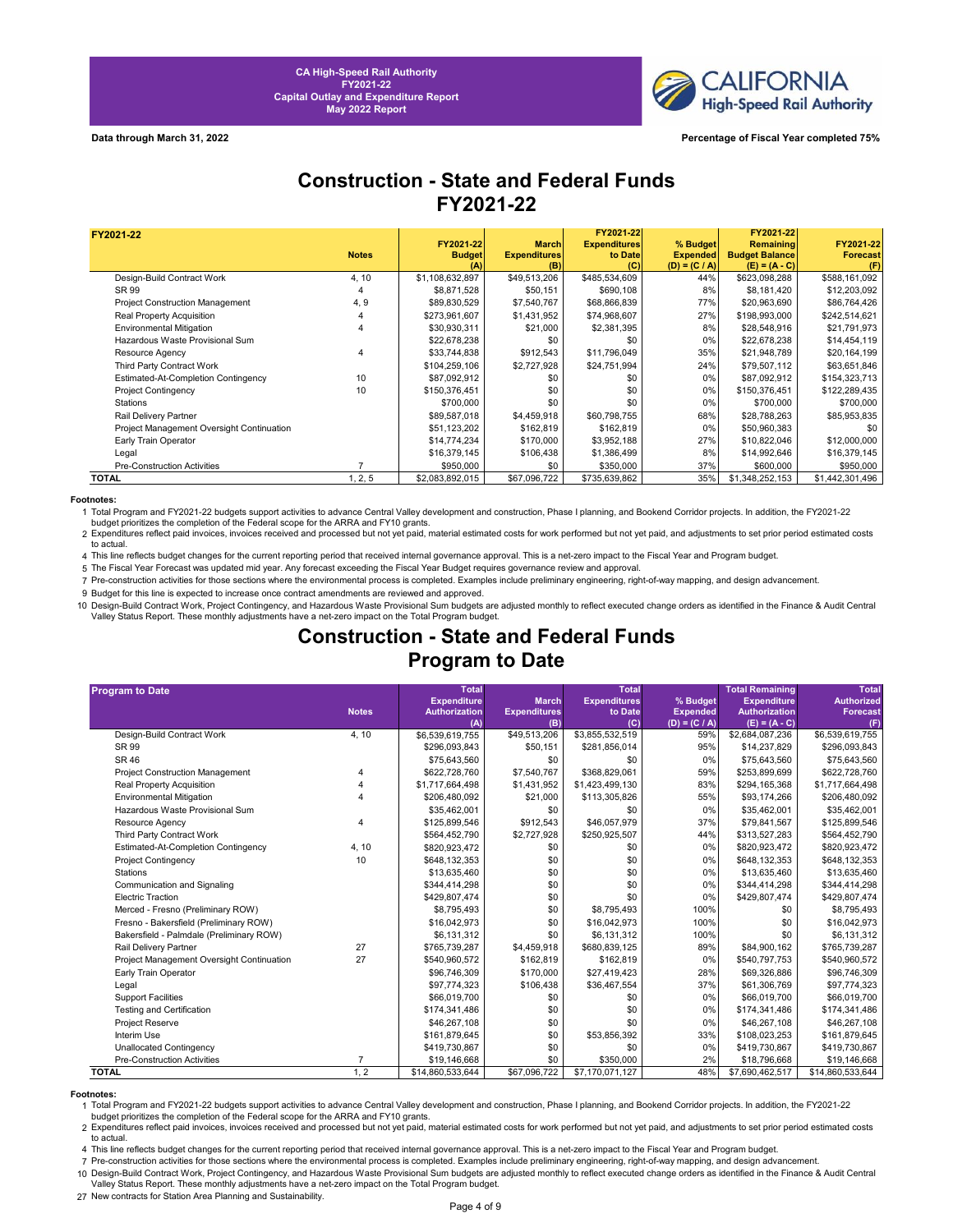

### **Data through March 31, 2022 Percentage of Fiscal Year completed 75%**

# **Bookend Projects FY2021-22**

| FY2021-22                            |              |               |                     | FY2021-22           |                 | FY2021-22             |                 |
|--------------------------------------|--------------|---------------|---------------------|---------------------|-----------------|-----------------------|-----------------|
|                                      |              | FY2021-22     | <b>March</b>        | <b>Expenditures</b> | % Budget        | Remaining             | FY2021-22       |
|                                      | <b>Notes</b> | <b>Budget</b> | <b>Expenditures</b> | to Date             | <b>Expended</b> | <b>Budget Balance</b> | <b>Forecast</b> |
|                                      |              | (A)           | (B)                 | (C)                 | $(D) = (C / A)$ | $(E) = (A - C)$       | (F)             |
| <b>Bookend - North</b>               |              |               |                     |                     |                 |                       |                 |
| PCJPB - Caltrain Electrification     | 9, 11        | \$60,000,000  | \$0                 | \$72.627.924        | 121%            | (S12, 627, 924)       | \$115,433,917   |
| PCJPB - Caltrain Electrification     | 12           | \$272.288     | \$272.288           | \$272.288           | 100%            | \$0                   | \$272.288       |
| San Mateo Grade Separation           | 12           | \$4,766,822   | \$0                 | \$4,196,116         | 88%             | \$570.706             | \$4.766.822     |
| Bookend - North TOTAL                |              | \$65,039,110  | \$272.288           | \$77,096,328        | 119%            | (\$12,057,218)        | \$120,473,027   |
| <b>Bookend - South</b>               |              |               |                     |                     |                 |                       |                 |
| Rosecrans/Marquardt Grade Separation | 11           | \$19,000,000  | \$0                 | \$0                 | 0%              | \$19,000,000          | \$9.593.657     |
| Los Angeles Union Station            | 11, 13       | \$0           | \$0                 | \$0                 | $0\%$           | \$0                   | \$0             |
| Bookend - South TOTAL                |              | \$19,000,000  | \$0                 | \$0                 | $0\%$           | \$19,000,000          | \$9,593,657     |
| <b>TOTAL</b>                         | 2, 5         | \$84,039,110  | \$272,288           | \$77,096,328        | 92%             | \$6,942,782           | \$130,066,684   |

### **Footnotes:**

2 Expenditures reflect paid invoices, invoices received and processed but not yet paid, material estimated costs for work performed but not yet paid, and adjustments to set prior period estimated costs to actual.

5 The Fiscal Year Forecast was updated mid year. Any forecast exceeding the Fiscal Year Budget requires governance review and approval.

9 Budget for this line is expected to increase once contract amendments are reviewed and approved.

11 This line is funded with Prop 1A Bookend Bond Funds.

12 This line is funded with Cap and Trade Funds.

13 The Authority is currently working with LA Metro on finalizing the Project Management and Funding Agreement (PMFA).

## **Bookend Projects Program to Date**

| <b>Program to Date</b>               |              | <b>Total</b>         |                     | <b>Total</b>        |                 | Total Remaining      | <b>Total</b>      |
|--------------------------------------|--------------|----------------------|---------------------|---------------------|-----------------|----------------------|-------------------|
|                                      |              | <b>Expenditure</b>   | <b>March</b>        | <b>Expenditures</b> | % Budget        | <b>Expenditure</b>   | <b>Authorized</b> |
|                                      | <b>Notes</b> | <b>Authorization</b> | <b>Expenditures</b> | to Date             | <b>Expended</b> | <b>Authorization</b> | <b>Forecast</b>   |
|                                      |              | (A)                  | (B)                 | (C)                 | $(D) = (C / A)$ | $(E) = (A - C)$      | (F)               |
| Bookend - North                      |              |                      |                     |                     |                 |                      |                   |
| PCJPB - Caltrain Electrification     | 11           | \$600,000,000        | \$0                 | \$312,301,008       | 52%             | \$287,698,992        | \$600,000,000     |
| PCJPB - Caltrain Electrification     | 12           | \$113,943,401        | \$272,288           | \$113,941,706       | 100%            | \$1,695              | \$113,943,401     |
| San Mateo Grade Separation           | 12           | \$84,000,000         | \$0                 | \$83.429.293        | 99%             | \$570.707            | \$84,000,000      |
| <b>Bookend - North TOTAL</b>         |              | \$797.943.401        | \$272,288           | \$509.672.007       | 64%             | \$288.271.394        | \$797,943,401     |
| <b>Bookend - South</b>               |              |                      |                     |                     |                 |                      |                   |
| Rosecrans/Marquardt Grade Separation | 11           | \$76,665,000         | \$0                 | \$26,504,703        | 35%             | \$50.160.297         | \$76,665,000      |
| Los Angeles Union Station            | 11, 13       | \$423,335,000        | \$0                 | \$0                 | 0%              | \$423,335,000        | \$423,335,000     |
| Bookend - South TOTAL                |              | \$500,000,000        | \$0                 | \$26,504,703        | 5%              | \$473.495.297        | \$500,000,000     |
| <b>TOTAL</b>                         |              | \$1,297,943,401      | \$272.288           | \$536,176,710       | 41%             | \$761.766.691        | \$1,297,943,401   |

### **Footnotes:**

2 Expenditures reflect paid invoices, invoices received and processed but not yet paid, material estimated costs for work performed but not yet paid, and adjustments to set prior period estimated costs to actual.

11 This line is funded with Prop 1A Bookend Bond Funds.

12 This line is funded with Cap and Trade Funds.

13 The Authority is currently working with LA Metro on finalizing the Project Management and Funding Agreement (PMFA).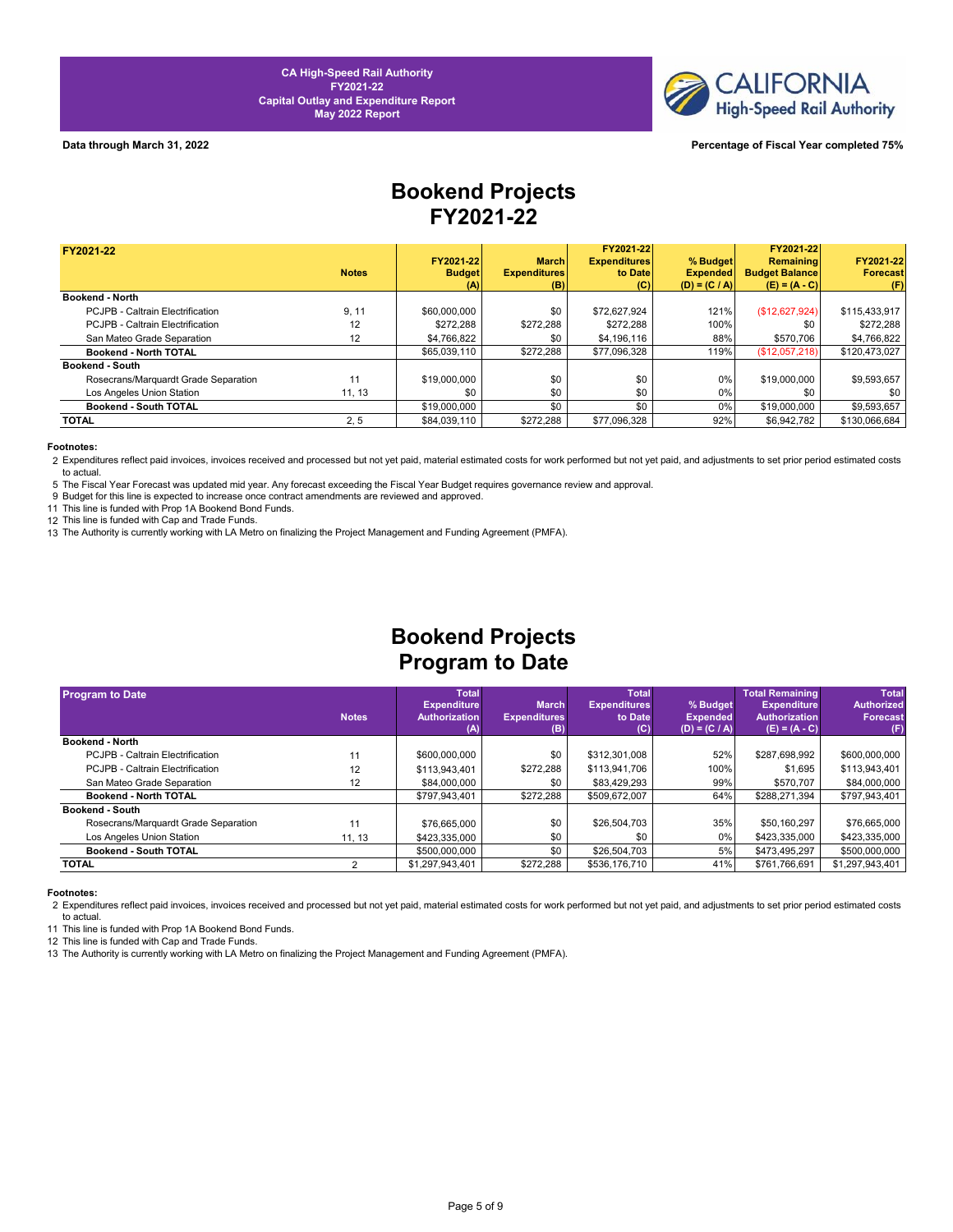

**Data through March 31, 2022 Percentage of Fiscal Year completed 75%**

## **Construction by Construction Package FY2021-22**

| FY2021-22                                  |                |                 |                     | FY2021-22           |                 | FY2021-22             |                 |
|--------------------------------------------|----------------|-----------------|---------------------|---------------------|-----------------|-----------------------|-----------------|
|                                            |                | FY2021-22       | <b>March</b>        | <b>Expenditures</b> | % Budget        | Remaining             | FY2021-22       |
|                                            | <b>Notes</b>   | <b>Budget</b>   | <b>Expenditures</b> | to Date             | <b>Expended</b> | <b>Budget Balance</b> | <b>Forecast</b> |
|                                            |                | (A)             | (B)                 | (C)                 | $(D) = (C / A)$ | $(E) = (A - C)$       | (F)             |
| CP <sub>1</sub>                            |                |                 |                     |                     |                 |                       |                 |
| Design-Build Contract Work<br><b>SR 99</b> | 4, 10          | \$515,603,061   | \$17,498,949        | \$243,805,842       | 47%             | \$271,797,219         | \$265,326,159   |
|                                            | $\overline{4}$ | \$8,871,528     | \$50,151            | \$690,108           | 8%              | \$8,181,420           | \$12,203,092    |
| <b>Project Construction Management</b>     | 9              | \$28,137,308    | \$2,761,225         | \$24,468,208        | 87%             | \$3,669,100           | \$29,362,853    |
| Real Property Acquisition                  |                | \$97,401,806    | \$605,682           | \$4,593,172         | 5%              | \$92,808,634          | \$75,227,371    |
| <b>Environmental Mitigation</b>            | $\overline{4}$ | \$5,434,694     | \$21,000            | \$21,000            | 0%              | \$5,413,694           | \$5,441,894     |
| Resource Agency                            |                | \$24,672,091    | \$574,201           | \$10,497,107        | 43%             | \$14,174,984          | \$11,098,652    |
| Third Party Contract Work                  | $\overline{4}$ | \$71,279,834    | \$1,020,772         | \$12,528,239        | 18%             | \$58,751,595          | \$41,742,079    |
| Estimated-At-Completion Contingency        | 4, 10          | \$10,331,457    | \$0                 | \$0                 | 0%              | \$10,331,457          | \$122,352,791   |
| <b>Project Contingency</b>                 | 10             | \$46,210,841    | \$0                 | \$0                 | 0%              | \$46,210,841          | \$32,846,440    |
| CP1 TOTAL                                  |                | \$807,942,620   | \$22,531,980        | \$296,603,676       | 37%             | \$511,338,944         | \$595,601,331   |
| CP2-3                                      |                |                 |                     |                     |                 |                       |                 |
| Design-Build Contract Work                 | 10             | \$383,724,011   | \$19,096,039        | \$146,118,601       | 38%             | \$237,605,410         | \$185,286,385   |
| Project Construction Management            | 9              | \$36,536,169    | \$2,495,567         | \$28,258,377        | 77%             | \$8,277,792           | \$37,996,461    |
| Real Property Acquisition                  |                | \$131,805,390   | \$782,125           | \$53,485,198        | 41%             | \$78,320,192          | \$131,129,369   |
| <b>Environmental Mitigation</b>            |                | \$16,145,538    | \$0                 | \$2,360,395         | 15%             | \$13,785,143          | \$7,000,000     |
| Hazardous Waste Provisional Sum            |                | \$16,448,238    | \$0                 | \$0                 | 0%              | \$16,448,238          | \$8,224,119     |
| Resource Agency                            |                | \$1,265,290     | \$208,260           | \$208,957           | 17%             | \$1,056,333           | \$1,265,290     |
| Third Party Contract Work                  |                | \$19,121,090    | \$1,707,156         | \$9,109,495         | 48%             | \$10,011,595          | \$15,342,853    |
| Estimated-At-Completion Contingency        | 10             |                 |                     |                     | 0%              |                       |                 |
|                                            | 10             | \$67,926,184    | \$0                 | \$0                 |                 | \$67,926,184          | \$16,859,041    |
| <b>Project Contingency</b>                 |                | \$29,673,989    | \$0                 | \$0                 | 0%              | \$29,673,989          | \$25,575,611    |
| CP2-3 TOTAL                                |                | \$702,645,899   | \$24,289,147        | \$239,541,023       | 34%             | \$463,104,876         | \$428,679,129   |
| CP4                                        |                |                 |                     |                     |                 |                       |                 |
| Design-Build Contract Work                 | 10             | \$209,305,825   | \$12,918,218        | \$95,610,166        | 46%             | \$113,695,659         | \$137,548,548   |
| Project Construction Management            | $\overline{4}$ | \$25,157,052    | \$2,283,975         | \$16,140,254        | 64%             | \$9,016,798           | \$19,405,112    |
| Real Property Acquisition                  | $\overline{4}$ | \$44,754,411    | \$44,145            | \$16,890,237        | 38%             | \$27,864,174          | \$36,157,881    |
| <b>Environmental Mitigation</b>            |                | \$9,350,079     | \$0                 | \$0                 | 0%              | \$9,350,079           | \$9,350,079     |
| Hazardous Waste Provisional Sum            |                | \$6,230,000     | \$0                 | \$0                 | 0%              | \$6,230,000           | \$6,230,000     |
| Resource Agency                            |                | \$594,491       | \$0                 | \$0                 | 0%              | \$594,491             | \$594,491       |
| Third Party Contract Work                  |                | \$13,858,182    | \$0                 | \$3,114,260         | 22%             | \$10,743,922          | \$6,566,914     |
| <b>SR 46</b>                               |                | \$0             | \$0                 | \$0                 | 0%              | \$0                   | \$0             |
| Estimated-At-Completion Contingency        | 10             | \$8,835,271     | \$0                 | \$0                 | 0%              | \$8,835,271           | \$15,111,881    |
| <b>Project Contingency</b>                 | 10             | \$74,491,621    | \$0                 | \$0                 | 0%              | \$74,491,621          | \$63,867,384    |
| <b>CP4 TOTAL</b>                           |                | \$392,576,931   | \$15,246,338        | \$131,754,917       | 34%             | \$260,822,014         | \$294,832,290   |
| CP <sub>5</sub>                            |                |                 |                     |                     |                 |                       |                 |
| Design-Build Contract Work                 |                | \$0             | \$0                 | \$0                 | 0%              | \$0                   | \$0             |
| Project Construction Management            |                | \$0             | \$0                 | \$0                 | 0%              | \$0                   | \$0             |
| <b>Environmental Mitigation</b>            |                | \$0             | \$0                 | \$0                 | 0%              | \$0                   | \$0             |
|                                            |                |                 |                     |                     |                 |                       |                 |
| <b>Project Contingency</b>                 |                | \$0             | \$0                 | \$0                 | 0%              | \$0                   | \$0             |
| CP5 TOTAL                                  |                | \$0             | \$0                 | \$0                 | 0%              | \$0                   | \$0             |
| <b>Central Valley Route-Wide Work</b>      |                |                 |                     |                     |                 |                       |                 |
| Stations                                   |                | \$700,000       | \$0                 | \$0                 | 0%              | \$700,000             | \$700,000       |
| Project Construction Management            |                | \$0             | \$0                 | \$0                 | 0%              | \$0                   | \$0             |
| Communication and Signaling                |                | \$0             | \$0                 | \$0                 | 0%              | \$0                   | \$0             |
| <b>Electric Traction</b>                   |                | \$0             | \$0                 | \$0                 | 0%              | \$0                   | \$0             |
| <b>Testing and Certification</b>           |                | \$0             | \$0                 | \$0                 | 0%              | \$0                   | \$0             |
| Third Party Contract Work                  |                | \$0             | \$0                 | \$0                 | 0%              | \$0                   | \$0             |
| Project Contingency                        |                | \$0             | \$0                 | \$0                 | 0%              | \$0                   | \$0             |
| Central Valley Route-Wide Work TOTAL       |                | \$700,000       | \$0                 | \$0                 | 0%              | \$700,000             | \$700,000       |
| System Wide / Extensions / Unallocated     |                |                 |                     |                     |                 |                       |                 |
| Rail Delivery Partner                      |                | \$89,587,018    | \$4,459,918         | \$60,798,755        | 68%             | \$28,788,263          | \$85,953,835    |
| Project Management Oversight Continuation  |                | \$51,123,202    | \$162,819           | \$162,819           | 0%              | \$50,960,383          | \$0             |
| Early Train Operator                       |                | \$14,774,234    | \$170,000           | \$3,952,188         | 27%             | \$10,822,046          | \$12,000,000    |
| Legal                                      |                | \$16,379,145    | \$106,438           | \$1,386,499         | 8%              | \$14,992,646          | \$16,379,145    |
|                                            |                |                 |                     |                     | 15%             |                       |                 |
| Resource Agency                            | $\overline{4}$ | \$7,212,966     | \$130,082           | \$1,089,985         |                 | \$6,122,981           | \$7,205,766     |
| Project Reserve                            |                | \$0             | \$0                 | \$0                 | 0%              | \$0                   | \$0             |
| Interim Use                                |                | \$0             | \$0                 | \$0                 | 0%              | \$0                   | \$0             |
| <b>Unallocated Contingency</b>             |                | \$0             | \$0                 | \$0                 | 0%              | \$0                   | \$0             |
| Pre-Construction Activities                | $\overline{7}$ | \$950,000       | \$0                 | \$350,000           | 37%             | \$600,000             | \$950,000       |
| System Wide / Unallocated TOTAL            |                | \$180,026,565   | \$5,029,257         | \$67,740,246        | 38%             | \$112,286,319         | \$122,488,746   |
| <b>TOTAL</b>                               | 1, 2, 5        | \$2,083,892,015 | \$67,096,722        | \$735,639,862       | 35%             | \$1,348,252,153       | \$1,442,301,496 |

**Footnotes:**<br>1 Total Program and FY2021-22 budgets support activities to advance Central Valley development and construction, Phase I planning, and Bookend Corridor projects. In addition, the FY2021-22 budget prioritizes the completion of the Federal scope for the ARRA and FY10 grants.

2 Expenditures reflect paid invoices, invoices received and processed but not yet paid, material estimated costs for work performed but not yet paid, and adjustments to set prior period estimated costs to actual.

4 This line reflects budget changes for the current reporting period that received internal governance approval. This is a net-zero impact to the Fiscal Year and Program budget.

5 The Fiscal Year Forecast was updated mid year. Any forecast exceeding the Fiscal Year Budget requires governance review and approval.

7 Pre-construction activities for those sections where the environmental process is completed. Examples include preliminary engineering, right-of-way mapping, and design advancement.

9 Budget for this line is expected to increase once contract amendments are reviewed and approved.

10 Design-Build Contract Work, Project Contingency, and Hazardous Waste Provisional Sum budgets are adjusted monthly to reflect executed change orders as identified in the Finance & Audit<br>Central Valley Status Report. Thes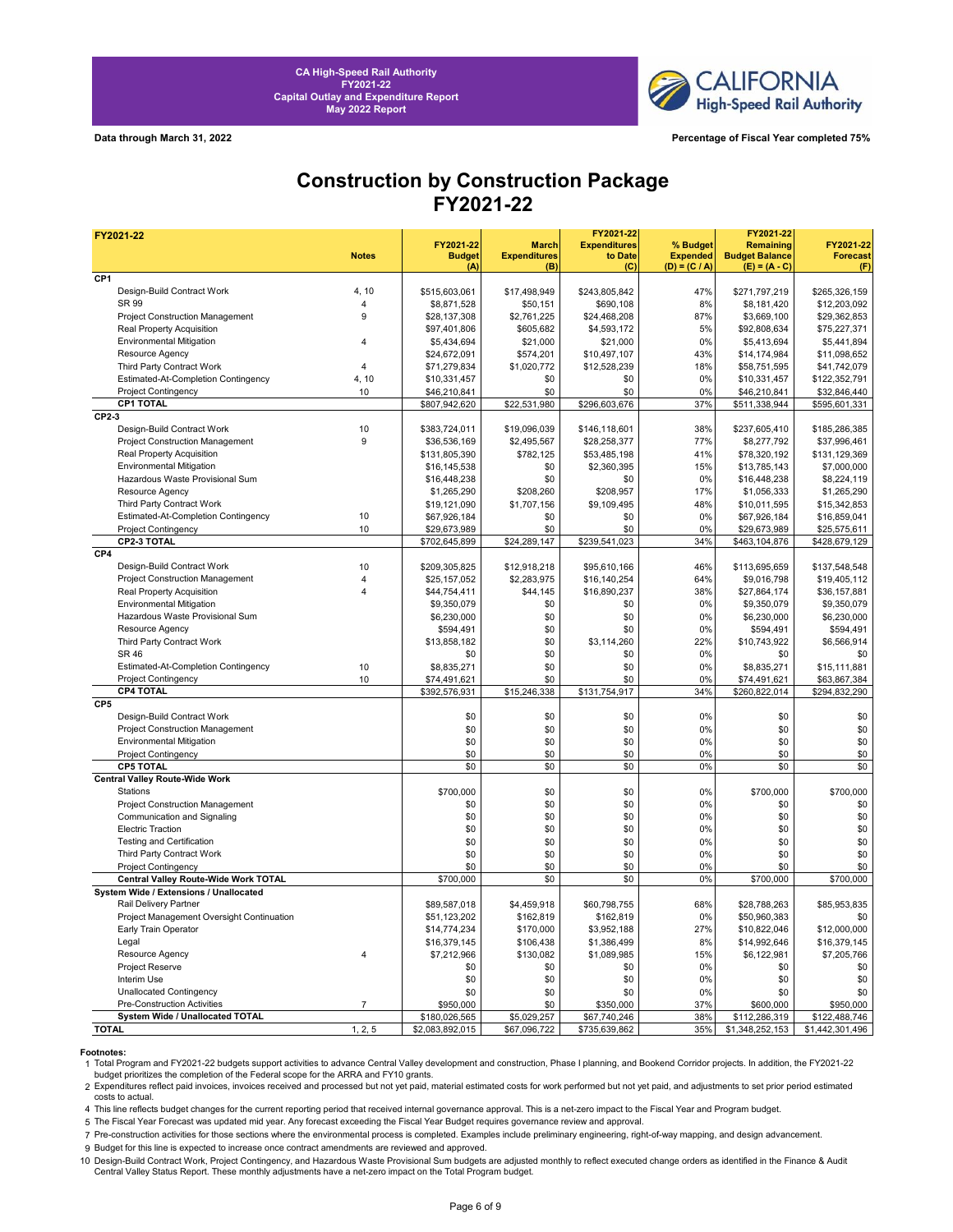

**Data through March 31, 2022 Percentage of Fiscal Year completed 75%**

## **Construction by Construction Package Program to Date**

| <b>Program to Date</b>                    |                | <b>Total</b>                   |                            | <b>Total</b>        |                                    | <b>Total Remaining</b>                  | <b>Total</b>                   |
|-------------------------------------------|----------------|--------------------------------|----------------------------|---------------------|------------------------------------|-----------------------------------------|--------------------------------|
|                                           |                | <b>Expenditure</b>             | <b>March</b>               | <b>Expenditures</b> | % Budget                           | <b>Expenditure</b>                      | <b>Authorized</b>              |
|                                           | <b>Notes</b>   | <b>Authorization</b><br>(A)    | <b>Expenditures</b><br>(B) | to Date<br>(C)      | <b>Expended</b><br>$(D) = (C / A)$ | <b>Authorization</b><br>$(E) = (A - C)$ | <b>Forecast</b><br>(F)         |
| CP1                                       |                |                                |                            |                     |                                    |                                         |                                |
| Design-Build Contract Work                | 4, 10          | \$2,786,736,131                | \$17,498,949               | \$1,773,724,658     | 64%                                | \$1,013,011,473                         | \$2,786,736,131                |
| SR 99                                     |                | \$296,093,843                  | \$50,151                   | \$281,856,014       | 95%                                | \$14,237,829                            | \$296,093,843                  |
| <b>Project Construction Management</b>    |                | \$156,513,769                  | \$2,761,225                | \$128,121,025       | 82%                                | \$28,392,744                            | \$156,513,769                  |
| Real Property Acquisition                 |                | \$896,907,552                  | \$605,682                  | \$769,555,540       | 86%                                | \$127,352,012                           | \$896,907,552                  |
| <b>Environmental Mitigation</b>           | 4              | \$40,027,064                   | \$21,000                   | \$31,232,407        | 78%                                | \$8,794,657                             | \$40,027,064                   |
| Resource Agency                           |                | \$56,301,269                   | \$574,201                  | \$38,318,076        | 68%                                | \$17,983,193                            | \$56,301,269                   |
| Third Party Contract Work                 | 4              | \$313,256,663                  | \$1,020,772                | \$164,598,065       | 53%                                | \$148,658,598                           | \$313,256,663                  |
| Estimated-At-Completion Contingency       | 4, 10          | \$391,578,851                  | \$0                        | \$0                 | 0%                                 | \$391,578,851                           | \$391,578,851                  |
| <b>Project Contingency</b>                | 10             | \$195,433,879                  | \$0                        | \$0                 | 0%                                 | \$195,433,879                           | \$195,433,879                  |
| <b>CP1 TOTAL</b>                          |                | \$5,132,849,021                | \$22,531,980               | \$3,187,405,785     | 62%                                | \$1,945,443,236                         | \$5,132,849,021                |
| CP2-3                                     |                |                                |                            |                     |                                    |                                         |                                |
| Design-Build Contract Work                | 10             | \$2,374,587,375                | \$19,096,039               | \$1,527,128,160     | 64%                                | \$847,459,215                           | \$2,374,587,375                |
| Project Construction Management           |                | \$186,878,055                  | \$2,495,567                | \$155,511,562       | 83%                                | \$31,366,493                            | \$186,878,055                  |
| <b>Real Property Acquisition</b>          |                | \$596,591,988                  | \$782,125                  | \$471,401,462       | 79%                                | \$125,190,526                           | \$596,591,988                  |
| <b>Environmental Mitigation</b>           |                | \$69,728,307                   | \$0                        | \$55,824,402        | 80%                                | \$13,903,905                            | \$69,728,307                   |
| Hazardous Waste Provisional Sum           |                | \$29,232,001                   | \$0                        | \$0                 | 0%                                 | \$29,232,001                            | \$29,232,001                   |
| Resource Agency                           |                | \$2,313,924                    | \$208,260                  | \$214,264           | 9%                                 | \$2,099,660                             | \$2,313,924                    |
| Third Party Contract Work                 |                | \$100,577,300                  | \$1,707,156                | \$69,795,995        | 69%                                | \$30,781,305                            | \$100,577,300                  |
| Estimated-At-Completion Contingency       | 10             | \$420,509,350                  | \$0                        | \$0                 | 0%                                 | \$420,509,350                           | \$420,509,350                  |
| <b>Project Contingency</b>                | 10             | \$55,844,129                   | \$0                        | \$0                 | 0%                                 | \$55,844,129                            | \$55,844,129                   |
| CP2-3 TOTAL                               |                | \$3,836,262,429                | \$24,289,147               | \$2,279,875,845     | 59%                                | \$1,556,386,584                         | \$3,836,262,429                |
| CP4                                       |                |                                |                            |                     |                                    |                                         |                                |
| Design-Build Contract Work                | 4, 10          | \$710,981,242                  | \$12,918,218               | \$554,679,701       | 78%                                | \$156,301,541                           | \$710,981,242                  |
| Project Construction Management           | 4              | \$104,911,090                  | \$2,283,975                | \$85,196,474        | 81%                                | \$19,714,616                            | \$104,911,090                  |
| Real Property Acquisition                 | 4              | \$224,164,958                  | \$44,145                   | \$182,542,128       | 81%                                | \$41,622,830                            | \$224,164,958                  |
| <b>Environmental Mitigation</b>           |                | \$43,048,870                   | \$0                        | \$26,249,017        | 61%                                | \$16,799,853                            | \$43,048,870                   |
| Hazardous Waste Provisional Sum           |                | \$6,230,000                    | \$0                        | \$0                 | 0%                                 | \$6,230,000                             | \$6,230,000                    |
| Resource Agency                           |                | \$922,217                      | \$0                        | \$104,304           | 11%                                | \$817,913                               | \$922,217                      |
| Third Party Contract Work                 |                | \$34,702,160                   | \$0                        | \$16,531,447        | 48%                                | \$18,170,713                            | \$34,702,160                   |
| <b>SR 46</b>                              |                | \$75,643,560                   | \$0                        | \$0                 | 0%                                 | \$75,643,560                            | \$75,643,560                   |
| Estimated-At-Completion Contingency       | 10             | \$8,835,271                    | \$0                        | \$0                 | 0%                                 | \$8,835,271                             | \$8,835,271                    |
| <b>Project Contingency</b>                | 10             | \$74,491,621                   | \$0                        | \$0                 | 0%                                 | \$74,491,621                            | \$74,491,621                   |
| <b>CP4 TOTAL</b><br>CP <sub>5</sub>       |                | \$1,283,930,988                | \$15,246,338               | \$865,303,071       | 67%                                | \$418,627,917                           | \$1,283,930,988                |
| Design-Build Contract Work                |                |                                |                            | \$0                 | 0%                                 |                                         |                                |
| <b>Project Construction Management</b>    |                | \$667,315,007<br>\$147,114,943 | \$0<br>\$0                 | \$0                 | 0%                                 | \$667,315,007<br>\$147,114,943          | \$667,315,007<br>\$147,114,943 |
| <b>Environmental Mitigation</b>           |                | \$53,675,851                   | \$0                        | \$0                 | 0%                                 | \$53,675,851                            | \$53,675,851                   |
| <b>Project Contingency</b>                |                | \$224,257,608                  | \$0                        | \$0                 | 0%                                 | \$224,257,608                           | \$224,257,608                  |
| <b>CP5 TOTAL</b>                          |                | \$1,092,363,409                | \$0                        | \$0                 | 0%                                 | \$1,092,363,409                         | \$1,092,363,409                |
| <b>Central Valley Route-Wide Work</b>     |                |                                |                            |                     |                                    |                                         |                                |
| Stations                                  |                | \$13,635,460                   | \$0                        | \$0                 | 0%                                 | \$13,635,460                            | \$13,635,460                   |
| Project Construction Management           |                | \$27,310,903                   | \$0                        | \$0                 | 0%                                 | \$27,310,903                            | \$27,310,903                   |
| Communication and Signaling               |                | \$344,414,298                  | \$0                        | \$0                 | 0%                                 | \$344,414,298                           | \$344,414,298                  |
| <b>Electric Traction</b>                  |                | \$429,807,474                  | \$0                        | \$0                 | 0%                                 | \$429,807,474                           | \$429,807,474                  |
| Testing and Certification                 |                | \$174,341,486                  | \$0                        | \$0                 | 0%                                 | \$174,341,486                           | \$174,341,486                  |
| Third Party Contract Work                 |                | \$115,916,667                  | \$0                        | \$0                 | 0%                                 | \$115,916,667                           | \$115,916,667                  |
| <b>Project Contingency</b>                |                | \$98,105,116                   | \$0                        | \$0                 | 0%                                 | \$98,105,116                            | \$98,105,116                   |
| Central Valley Route-Wide Work TOTAL      |                | \$1,203,531,404                | \$0                        | \$0                 | 0%                                 | \$1,203,531,404                         | \$1,203,531,404                |
| System Wide / Extensions / Unallocated    |                |                                |                            |                     |                                    |                                         |                                |
| Merced - Fresno (Preliminary ROW)         |                | \$8,795,493                    | \$0                        | \$8,795,493         | 100%                               | \$0                                     | \$8,795,493                    |
| Fresno - Bakersfield (Preliminary ROW)    |                | \$16,042,973                   | \$0                        | \$16,042,973        | 100%                               | \$0                                     | \$16,042,973                   |
| Bakersfield - Palmdale (Preliminary ROW)  |                | \$6,131,312                    | \$0                        | \$6,131,312         | 100%                               | \$0                                     | \$6,131,312                    |
| Rail Delivery Partner                     |                | \$765,739,287                  | \$4,459,918                | \$680,839,125       | 89%                                | \$84,900,162                            | \$765,739,287                  |
| Project Management Oversight Continuation |                | \$540,960,572                  | \$162,819                  | \$162,819           | 0%                                 | \$540,797,753                           | \$540,960,572                  |
| Early Train Operator                      |                | \$96,746,309                   | \$170,000                  | \$27,419,423        | 28%                                | \$69,326,886                            | \$96,746,309                   |
| Legal                                     |                | \$97,774,323                   | \$106,438                  | \$36,467,554        | 37%                                | \$61,306,769                            | \$97,774,323                   |
| Resource Agency                           | 4              | \$66,362,136                   | \$130,082                  | \$7,421,335         | 11%                                | \$58,940,801                            | \$66,362,136                   |
| <b>Support Facilities</b>                 |                | \$66,019,700                   | \$0                        | \$0                 | 0%                                 | \$66,019,700                            | \$66,019,700                   |
| Project Reserve                           |                | \$46,267,108                   | \$0                        | \$0                 | 0%                                 | \$46,267,108                            | \$46,267,108                   |
| Interim Use                               |                | \$161,879,645                  | \$0                        | \$53,856,392        | 33%                                | \$108,023,253                           | \$161,879,645                  |
| <b>Unallocated Contingency</b>            |                | \$419,730,867                  | \$0                        | \$0                 | 0%                                 | \$419,730,867                           | \$419,730,867                  |
| Pre-Construction Activities               | $\overline{7}$ | \$19,146,668                   | \$0                        | \$350,000           | 2%                                 | \$18,796,668                            | \$19,146,668                   |
| System Wide / Unallocated TOTAL           |                | \$2,311,596,393                | \$5,029,257                | \$837,486,426       | 36%                                | \$1,474,109,967                         | \$2,311,596,393                |
| <b>TOTAL</b>                              | 1, 2           | \$14,860,533,644               | \$67,096,722               | \$7,170,071,127     | 48%                                | \$7,690,462,517                         | \$14,860,533,644               |

**Footnotes:**<br>1 Total Program and FY2021-22 budgets support activities to advance Central Valley development and construction, Phase I planning, and Bookend Corridor projects. In addition, the FY2021-22 budget<br>prioritizes t

2 Expenditures reflect paid invoices, invoices received and processed but not yet paid, material estimated costs for work performed but not yet paid, and adjustments to set prior period estimated costs to actual.

4 This line reflects budget changes for the current reporting period that received internal governance approval. This is a net-zero impact to the Fiscal Year and Program budget.

7 Pre-construction activities for those sections where the environmental process is completed. Examples include preliminary engineering, right-of-way mapping, and design advancement.

10 Design-Build Contract Work, Project Contingency, and Hazardous Waste Provisional Sum budgets are adjusted monthly to reflect executed change orders as identified in the Finance & Audit Central Valley<br>Status Report. Thes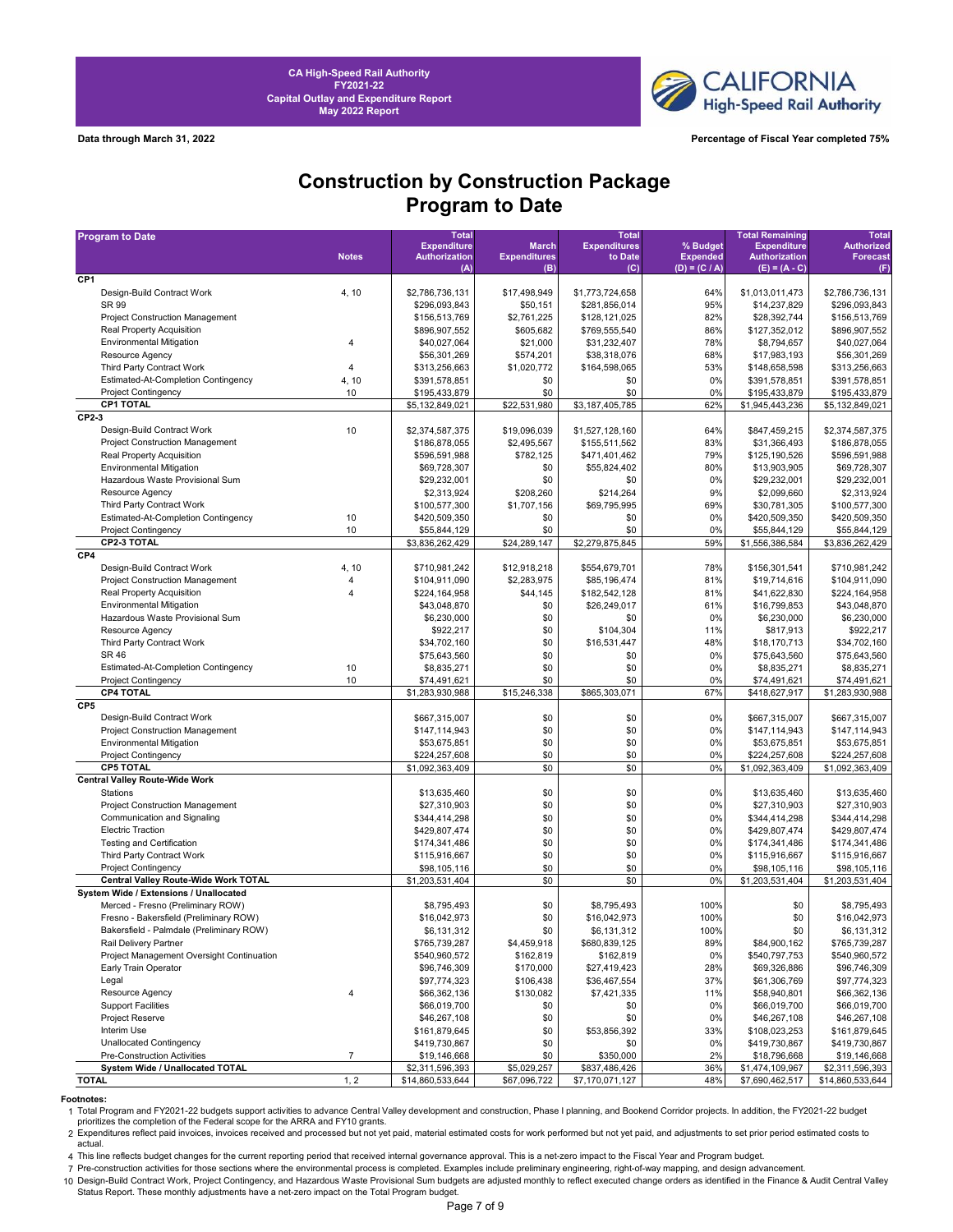



**Data through March 31, 2022 Percentage of Fiscal Year completed 75%**

# **Central Valley Segment Program to Date**

| <b>Program to Date</b>                                             |                | <b>Total</b>                     |                     | <b>Total</b>        | <b>Total Remaining</b>                  |
|--------------------------------------------------------------------|----------------|----------------------------------|---------------------|---------------------|-----------------------------------------|
|                                                                    |                | <b>Expenditure</b>               | <b>March</b>        | <b>Expenditures</b> | <b>Expenditure</b>                      |
|                                                                    | <b>Notes</b>   | <b>Authorization</b>             | <b>Expenditures</b> | to Date             | <b>Authorization</b><br>$(D) = (A - C)$ |
| CP <sub>1</sub>                                                    |                | (A)                              | (B)                 | (C)                 |                                         |
| Design-Build Contract Work                                         | 4, 10          | \$2,786,736,131                  | \$17,498,949        | \$1,773,724,658     | \$1,013,011,473                         |
| SR 99                                                              |                | \$296.093.843                    | \$50,151            | \$281,856,014       | \$14,237,829                            |
| <b>Project Construction Management</b>                             |                | \$156,513,769                    | \$2,761,225         | \$128,121,025       | \$28,392,744                            |
| Real Property Acquisition                                          |                | \$896,907,552                    | \$605,682           | \$769,555,540       | \$127,352,012                           |
| <b>Environmental Mitigation</b>                                    | 4              | \$40,027,064                     | \$21,000            | \$31,232,407        | \$8,794,657                             |
| Resource Agency                                                    |                | \$56,301,269                     | \$574,201           | \$38,318,076        | \$17,983,193                            |
| <b>Third Party Contract Work</b>                                   | 4              | \$313,256,663                    | \$1,020,772         | \$164,598,065       | \$148,658,598                           |
| <b>Estimated-At-Completion Contingency</b>                         | 4, 10          | \$391,578,851                    | \$0                 | \$0                 | \$391,578,851                           |
| <b>Project Contingency</b>                                         | 10             |                                  | \$0                 | \$0                 | \$195,433,879                           |
| <b>CP1 TOTAL</b>                                                   |                | \$195,433,879<br>\$5,132,849,021 | \$22,531,980        | \$3,187,405,785     |                                         |
| CP2-3                                                              |                |                                  |                     |                     | \$1,945,443,236                         |
| Design-Build Contract Work                                         | 10             |                                  | \$19,096,039        | \$1,527,128,160     | \$847,459,215                           |
| <b>Project Construction Management</b>                             |                | \$2,374,587,375                  |                     | \$155,511,562       |                                         |
| <b>Real Property Acquisition</b>                                   |                | \$186,878,055                    | \$2,495,567         |                     | \$31,366,493                            |
|                                                                    |                | \$596,591,988                    | \$782,125           | \$471,401,462       | \$125,190,526                           |
| <b>Environmental Mitigation</b><br>Hazardous Waste Provisional Sum |                | \$69,728,307                     | \$0                 | \$55,824,402        | \$13,903,905                            |
|                                                                    |                | \$29,232,001                     | \$0                 | \$0                 | \$29,232,001                            |
| Resource Agency                                                    |                | \$2,313,924                      | \$208,260           | \$214,264           | \$2,099,660                             |
| Third Party Contract Work                                          |                | \$100,577,300                    | \$1,707,156         | \$69,795,995        | \$30,781,305                            |
| Estimated-At-Completion Contingency                                | 10             | \$420,509,350                    | \$0                 | \$0                 | \$420,509,350                           |
| <b>Project Contingency</b>                                         | 10             | \$55,844,129                     | \$0                 | \$0                 | \$55,844,129                            |
| <b>CP2-3 TOTAL</b>                                                 |                | \$3,836,262,429                  | \$24,289,147        | \$2,279,875,845     | \$1,556,386,584                         |
| CP4                                                                |                |                                  |                     |                     |                                         |
| Design-Build Contract Work                                         | 4, 10          | \$710,981,242                    | \$12,918,218        | \$554,679,701       | \$156,301,541                           |
| <b>Project Construction Management</b>                             | 4              | \$104,911,090                    | \$2,283,975         | \$85,196,474        | \$19,714,616                            |
| Real Property Acquisition                                          | $\overline{4}$ | \$224,164,958                    | \$44,145            | \$182,542,128       | \$41,622,830                            |
| <b>Environmental Mitigation</b>                                    |                | \$43,048,870                     | \$0                 | \$26,249,017        | \$16,799,853                            |
| Hazardous Waste Provisional Sum                                    |                | \$6,230,000                      | \$0                 | \$0                 | \$6,230,000                             |
| Resource Agency                                                    |                | \$922,217                        | \$0                 | \$104,304           | \$817.913                               |
| Third Party Contract Work                                          |                | \$34,702,160                     | \$0                 | \$16,531,447        | \$18,170,713                            |
| <b>SR 46</b>                                                       |                | \$75,643,560                     | \$0                 | \$0                 | \$75,643,560                            |
| Estimated-At-Completion Contingency                                | 10             | \$8,835,271                      | \$0                 | \$0                 | \$8,835,271                             |
| <b>Project Contingency</b>                                         | 10             | \$74,491,621                     | \$0                 | \$0                 | \$74,491,621                            |
| <b>CP4 TOTAL</b>                                                   |                | \$1,283,930,988                  | \$15,246,338        | \$865,303,071       | \$418,627,917                           |
| CP <sub>5</sub>                                                    |                |                                  |                     |                     |                                         |
| Design-Build Contract Work                                         |                | \$667,315,007                    | \$0                 | \$0                 | \$667,315,007                           |
| <b>Project Construction Management</b>                             |                | \$147,114,943                    | \$0                 | \$0                 | \$147,114,943                           |
| <b>Environmental Mitigation</b>                                    |                | \$53,675,851                     | \$0                 | \$0                 | \$53,675,851                            |
| <b>Project Contingency</b>                                         |                | \$224,257,608                    | \$0                 | \$0                 | \$224,257,608                           |
| <b>CP5 TOTAL</b>                                                   |                | \$1,092,363,409                  | \$0                 | \$0                 | \$1,092,363,409                         |
| <b>Central Valley Route-Wide Work</b>                              |                |                                  |                     |                     |                                         |
| Stations                                                           |                | \$13,635,460                     | \$0                 | \$0                 | \$13,635,460                            |
| <b>Project Construction Management</b>                             |                | \$27,310,903                     | \$0                 | \$0                 | \$27,310,903                            |
| Communication and Signaling                                        |                | \$344,414,298                    | \$0                 | \$0                 | \$344,414,298                           |
| <b>Electric Traction</b>                                           |                | \$429,807,474                    | \$0                 | \$0                 | \$429,807,474                           |
| <b>Testing and Certification</b>                                   |                | \$174,341,486                    | \$0                 | \$0                 | \$174,341,486                           |
| Third Party Contract Work                                          |                | \$115,916,667                    | \$0                 | \$0                 | \$115,916,667                           |
| <b>Project Contingency</b>                                         |                | \$98,105,116                     | \$0                 | \$0                 | \$98,105,116                            |
| Central Valley Route-Wide Work TOTAL                               |                | \$1,203,531,404                  | \$0                 | \$0                 | \$1,203,531,404                         |
| <b>Project Wide</b>                                                |                |                                  |                     |                     |                                         |
| Merced - Fresno                                                    |                | \$34,224,247                     | \$0                 | \$34,224,247        | \$0                                     |
| Fresno - Bakersfield                                               |                | \$167,369,487                    | \$0                 | \$167,369,487       | \$0                                     |
| Rail Delivery Partner                                              |                | \$670,245,871                    | \$4,628,721         | \$619,196,729       | \$51,049,142                            |
| <b>Station Area Planning</b>                                       |                | \$1,894,811                      | \$0                 | \$1,894,811         | \$0                                     |
| Early Train Operator                                               |                | \$98,317,999                     | \$426,255           | \$28,991,114        | \$69,326,885                            |
| Resource Agency                                                    | 4              | \$181,011,004                    | \$54,268            | \$122,934,892       | \$58,076,112                            |
| <b>Support Facilities</b>                                          |                | \$66,019,700                     | \$0                 | \$0                 | \$66,019,700                            |
| Legal                                                              |                | \$106,942,006                    | \$82,839            | \$47,488,846        | \$59,453,160                            |
| <b>Project Wide TOTAL</b>                                          |                | \$1,326,025,125                  | \$5,192,083         | \$1,022,100,126     | \$303,924,999                           |
| <b>TOTAL</b>                                                       | 1, 2           | \$13,874,962,376                 | \$67,259,548        | \$7,354,684,827     | \$6,520,277,549                         |

**Footnotes:**<br>1 Total Program and FY2021-22 budgets support activities to advance Central Valley development and construction, Phase I planning, and Bookend Corridor projects. In addition, the FY2021-22 budget prioritizes the completion of the Federal scope for the ARRA and FY10 grants.

2 Expenditures reflect paid invoices, invoices received and processed but not yet paid, material estimated costs for work performed but not yet paid, and adjustments to set prior period estimated costs to actual.

4 This line reflects budget changes for the current reporting period that received internal governance approval. This is a net-zero impact to the Fiscal Year and Program budget.

10 Design-Build Contract Work, Project Contingency, and Hazardous Waste Provisional Sum budgets are adjusted monthly to reflect executed change orders as identified in the Finance & Audit Central<br>Valley Status Report. Thes